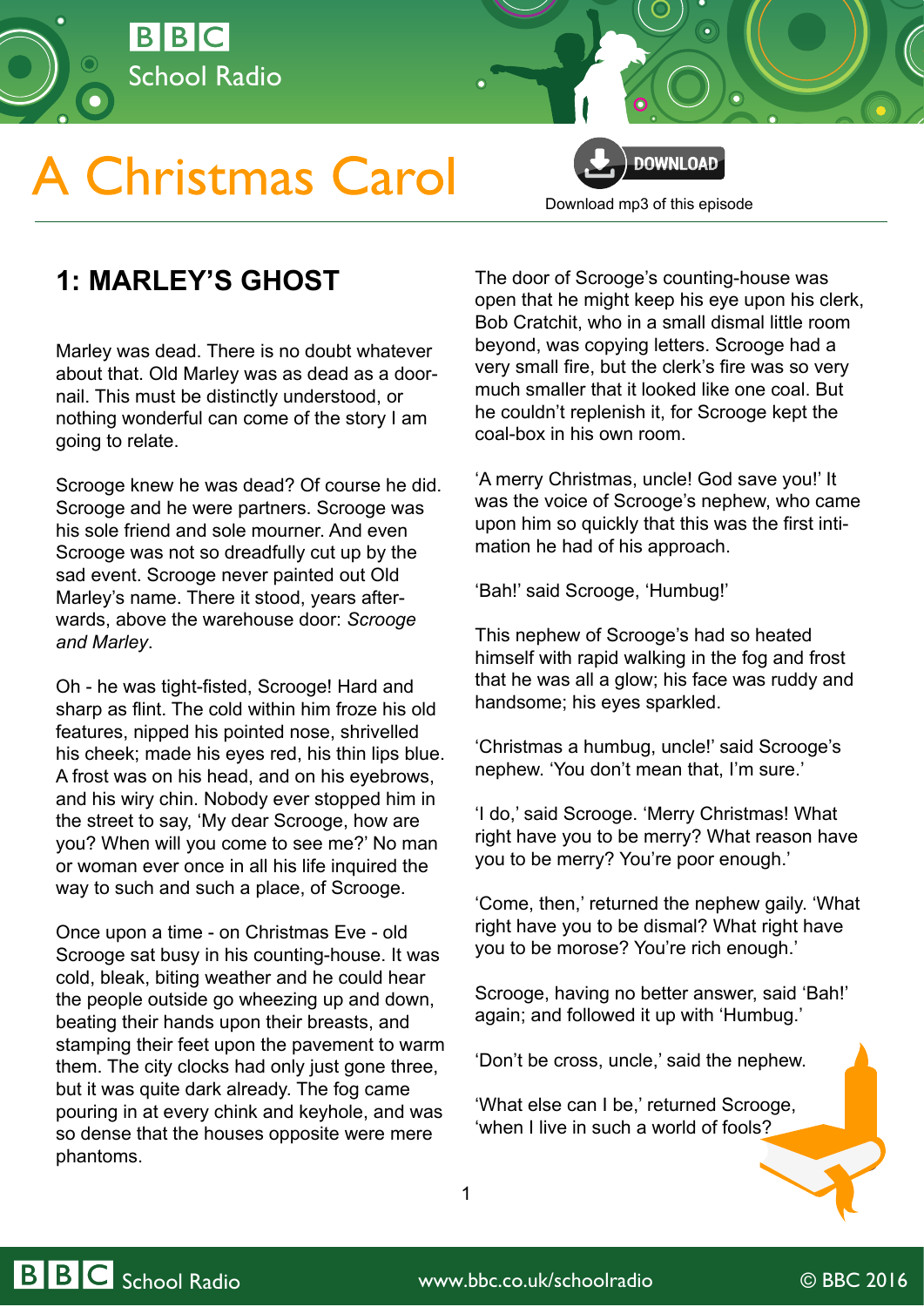



## A Christmas Carol - 1: Marley's ghost

'Uncle!' pleaded the nephew.

'Keep Christmas in your own way,' returned the uncle, sternly, 'and let me keep it in mine.'

'Keep it!' repeated Scrooge's nephew. 'But you don't keep it.'

'Let me leave it alone, then,' said Scrooge. 'Much good Christmas has ever done you!' he added.

'I'm sure I have always thought of Christmas as a good time,' said the nephew. 'A kind, forgiving, pleasant time: the only time I know of, in the long year, when men and women seem to open their hearts freely. And therefore, unle, though it has never put a scrap of gold or silver in my pocket, I believe that it has done me good, and will do me good; and I say, God bless it!'

The clerk, Bob Cratchit, involuntarily applauded. But becoming immediately sensible of the impropriety, he poked the fire, and extinguished the last frail spark for ever.

'Let me hear another sound from you,' said Scrooge, 'and you'll keep your Christmas by losing your situation!'

'Don't be angry, uncle,' continued Scrooge's nephew. 'Come! Dine with us to-morrow.'

'Good afternoon,' said Scrooge.

'I want nothing from you; I ask nothing of you; why cannot we be friends?'

'Good afternoon,' said Scrooge.

'I'm sorry, with all my heart. But I'll keep my

Christmas humour to the last. So A Merry Christmas, uncle!'

'Good afternoon!' said Scrooge.

His nephew stopped at the outer door to bestow the greetings of the season on the clerk, who - cold as he was - was warmer than Scrooge, for he returned them cordially.

'There's another fellow,' muttered Scrooge; who overheard him: 'my clerk, Bob Cratchit, with fifteen shillings a week, and a wife and a family, talking about a merry Christmas. Humbug!'

Bob, in letting Scrooge's nephew out, had let two other people in. They were portly gentlemen, pleasant to behold, and now stood, with their hats off, in Scrooge's office.

'Scrooge and Marley's, I believe,' said one of the gentlemen. 'Have I the pleasure of addressing Mr Scrooge, or Mr Marley?'

'Mr Marley has been dead these seven years,' Scrooge replied. 'He died seven years ago, this very night.'

'At this festive season of the year, Mr Scrooge,' said the gentleman, taking up a pen, 'it is desirable that we should make some slight provision for the poor and destitute, who suffer greatly at this present time. Many thousands are in want of common necessities; hundreds of thousands are in want of common comforts, sir.'

'Are there no prisons?' asked Scrooge.

'Plenty of prisons,' said the gentleman.

'And the workhouses?' demanded Scrooge. 'Are they still in operation?'

2

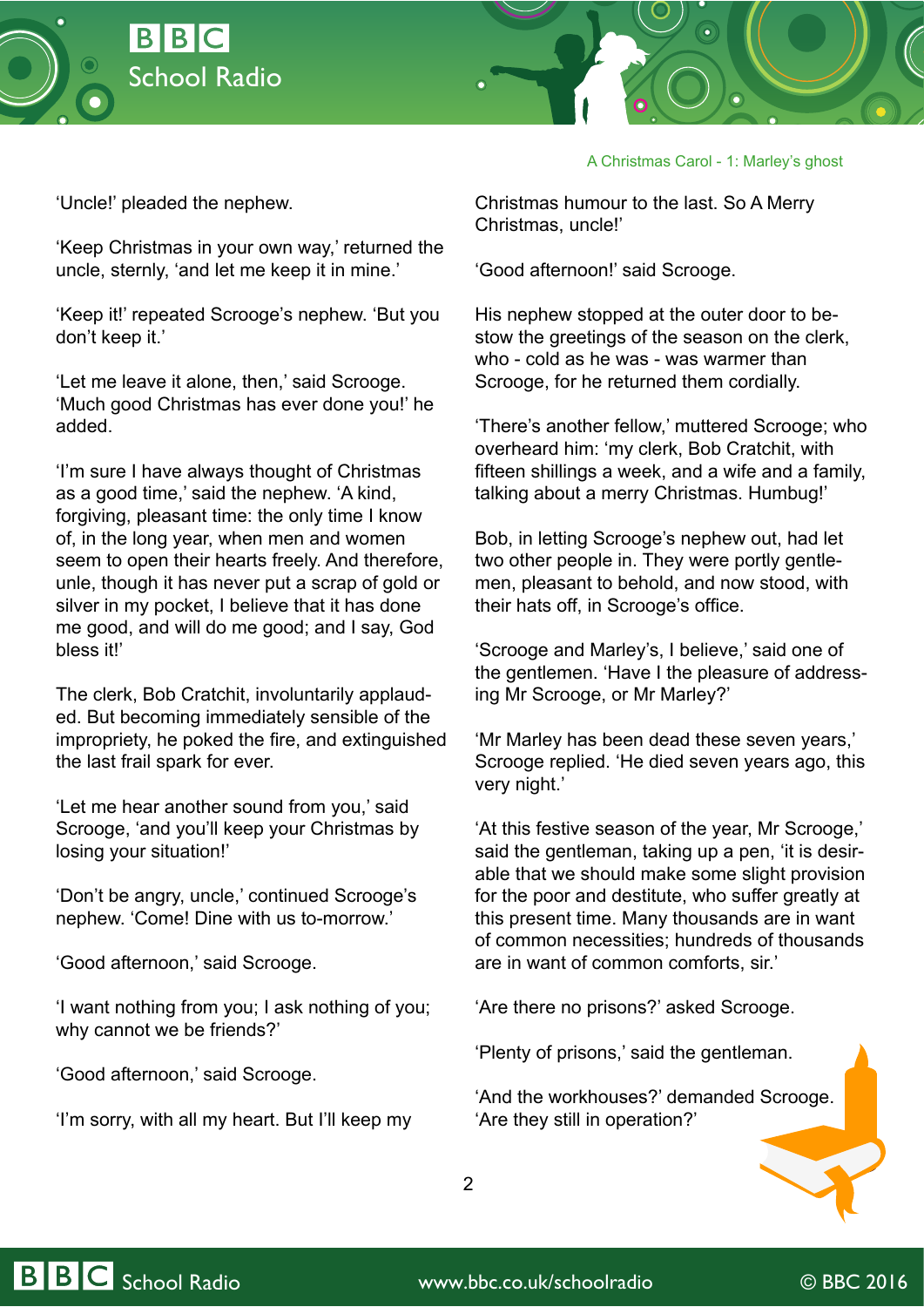



### A Christmas Carol - 1: Marley's ghost

'They are,' returned the gentleman.

'Oh! I was afraid, from what you said at first, that something had occurred to stop them in their useful course,' said Scrooge. 'I'm very glad to hear it.'

'A few of us are endeavouring to raise a fund to buy the poor some meat and drink, and means of warmth,' continued the gentleman. 'We choose this time, because it is a time, of all others, when Want is keenly felt. What shall I put you down for?'

'Nothing!' Scrooge replied.

'You wish to remain anonymous?'

'I wish to be left alone,' said Scrooge. 'Since you ask me what I wish, gentlemen, that is my answer. I don't make merry myself at Christmas and I can't afford to make idle people merry. I help to support the establishments I have mentioned: they cost enough and those who are badly off must go there.'

'Many would rather die than go to prison or the workhouse,' said the gentleman.

'If they would rather die,' said Scrooge, 'they'd better do it, and decrease the surplus population.'

Seeing clearly that it would be useless to pursue their point, the gentlemen withdrew and Scrooge resumed his labours.

Meanwhile the fog and darkness thickened. The ancient tower of a church, whose old bell was always peeping down at Scrooge, became invisible, and struck the hours and quarters in the clouds, with a tremulous vibration as

if its teeth were chattering. Piercing, searching, biting cold. A young boy stooped down at Scrooge's keyhole to regale him with a Christmas carol: but at the first sound of 'God bless you, merry gentleman!' Scrooge seized his ruler with such energy that the singer fled in terror, leaving the keyhole to the fog and frost.

At length the hour of shutting up the counting-house arrived. With an ill-will Scrooge dismounted from his stool, and the clerk - Bob Cratchit - instantly snuffed his candle out and put on his hat.

'You'll want all Christmas day off tomorrow, I suppose?' said Scrooge.

'If quite convenient, Sir,' said Bob.

'It's not convenient,' said Scrooge, 'and it's not fair. If I was to stop half-a-crown for it, you'd think yourself ill-used, I'll be bound? And yet,' he continued, 'you don't think me ill-used, when I pay a day's wages for no work.'

The clerk smiled faintly and observed that it was only once a year.

'A poor excuse for picking a man's pocket every twenty-fifth of December!' said Scrooge, buttoning his coat to the chin. 'Be here all the earlier next morning!' And Bob Cratchit promised that he would.

Scrooge took his melancholy dinner in his usual melancholy tavern and went home to bed. He lived in chambers which had once belonged to his deceased partner, Jacob Marley. They were a gloomy suite of rooms, in a pile of a building up a yard. It was old and dreary, for nobody lived in it but Scrooge, the other rooms being all let out as offices.

3